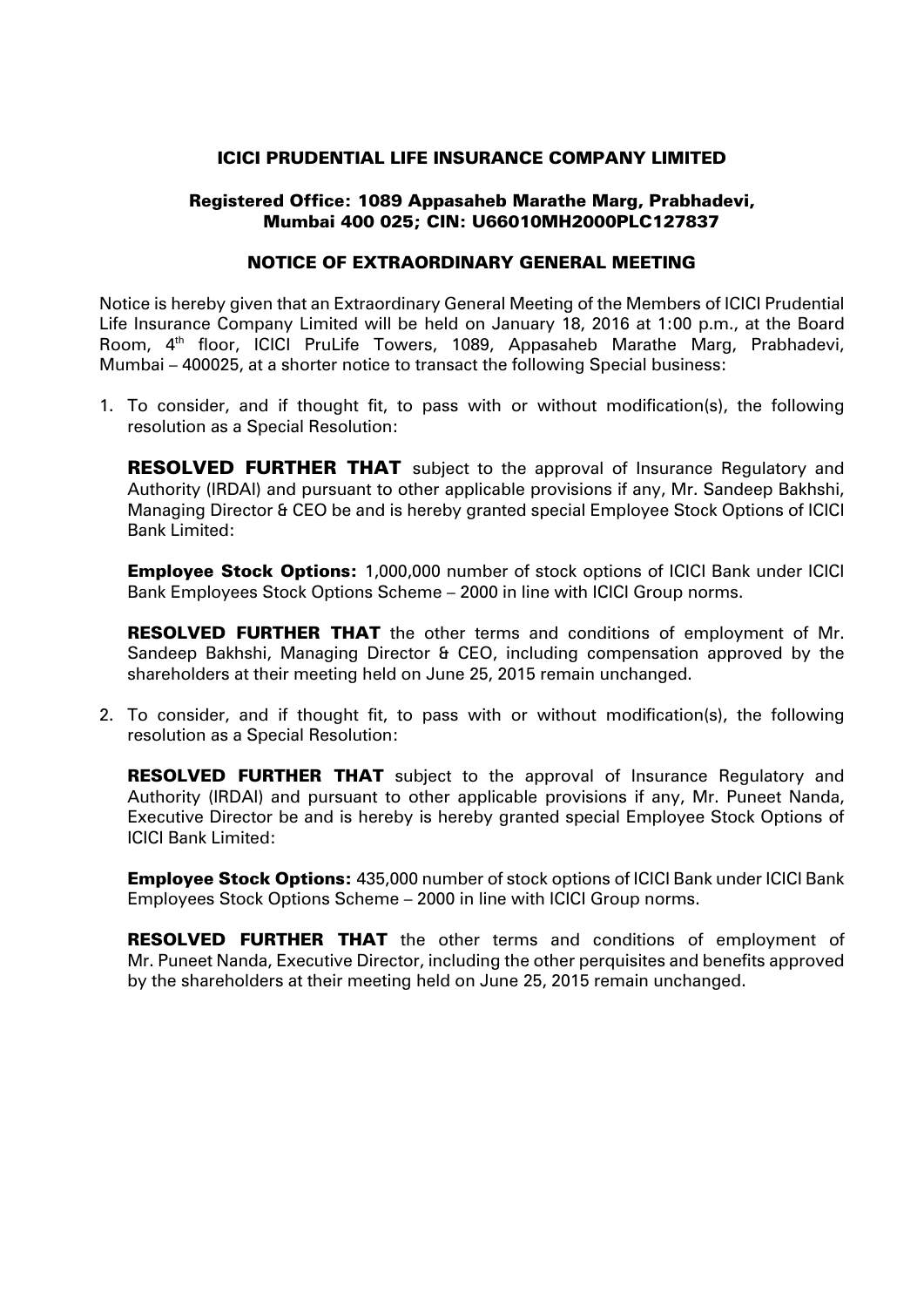3. To consider, and if thought fit, to pass with or without modification(s), the following resolution as a Special Resolution:

**RESOLVED THAT** subject to the approval of Insurance Regulatory and Authority (IRDAI) and pursuant to other applicable provisions if any, Mr. Sandeep Batra, Executive Director be and is hereby granted special Employee Stock Options of ICICI Bank Limited:

Employee Stock Options: 367,500 number of stock options of ICICI Bank under ICICI Bank Employees Stock Options Scheme – 2000 in line with ICICI Group norms.

**RESOLVED FURTHER THAT** the other terms and conditions of employment of Mr. Sandeep Batra, Executive Director, including the other perquisites and benefits approved by the shareholders at their meeting held on June 25, 2015 remain unchanged.

By Order of the Board

Mumbai January 5, 2016

 Vyoma Manek Company Secretary ACS 20384

Registered Office: 1089, Appasaheb Marathe Marg Prabhadevi, Mumbai - 400 025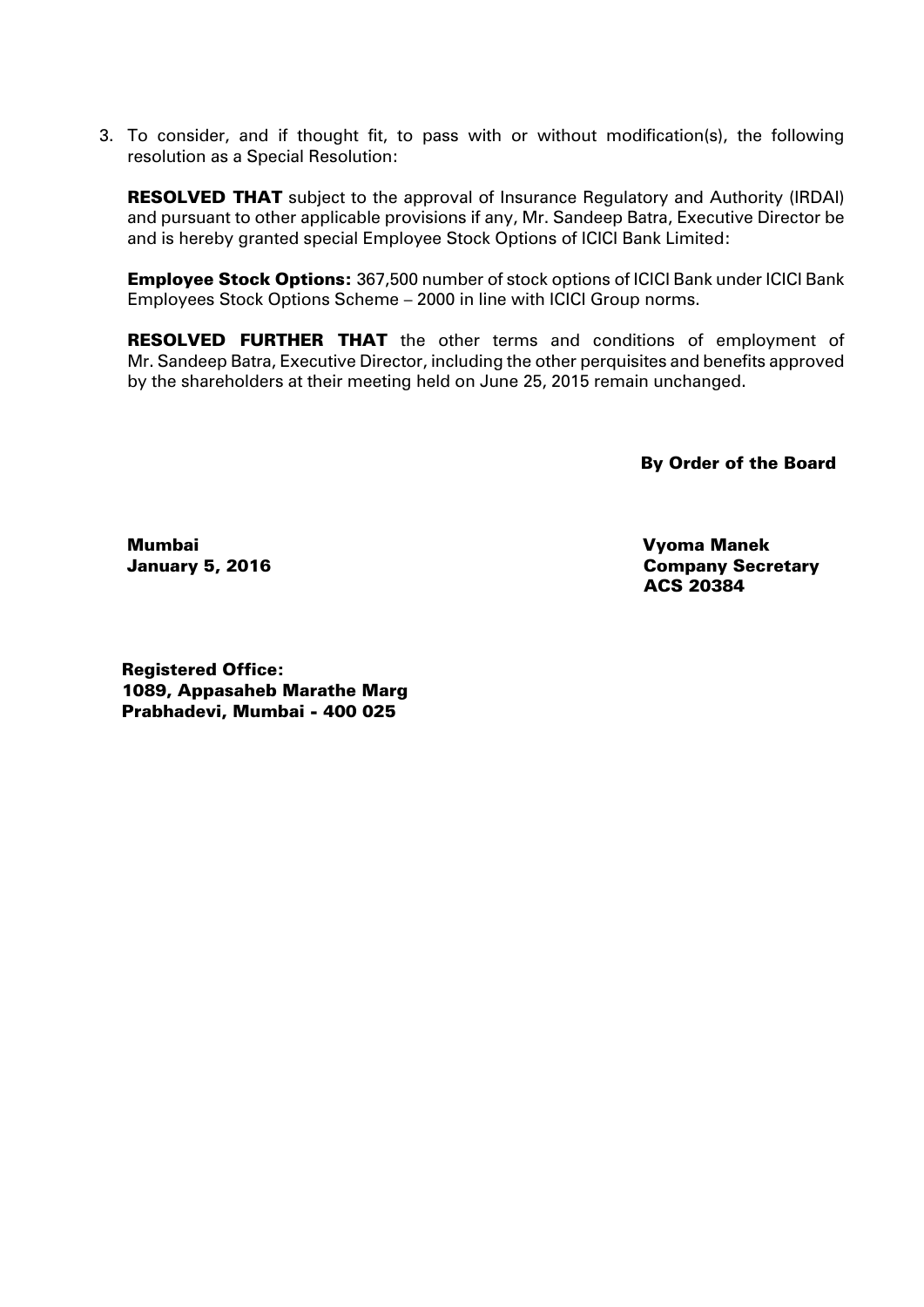# NOTES

- (a) Statement pursuant to Section 102(1) of the Companies Act, 2013, setting out the material facts concerning each item of special business in respect of item nos. 1 to 3 set out above is annexed hereto.
- (b) A member entitled to attend and vote is entitled to appoint a proxy to attend and, on a poll, to vote instead of himself. Such proxy need not be a member of the Company. Proxies in order to be valid and effective must be delivered at the registered office of the Company, not less than forty-eight hours before the commencement of the meeting. A Proxy form is sent herewith. Proxies submitted on behalf of the companies, societies etc., must be supported by an appropriate resolution/authority, as applicable.
- (c) To enable the Company to send various communications electronically, Members are requested to register their e-mail ID(s) or send an e-mail request at investor@iciciprulife.com or by clearly mentioning their Name and Folio No. For shares held in dematerialized form, the Members are requested to get e-mail ID(s) registered with their respective Depository Participants.
- (d) Members may also note that the Notice of the Extraordinary General Meeting and Proxy Form will also be available on the Company's website www.iciciprulife.com, from where they can be downloaded.
- (e) The complete particulars of the venue of the Meeting including route map and prominent land mark for easy location are enclosed herewith. The route map of the Venue of the Meeting is already hosted along with the Notice on the website of the Company i.e. www.iciciprulife.com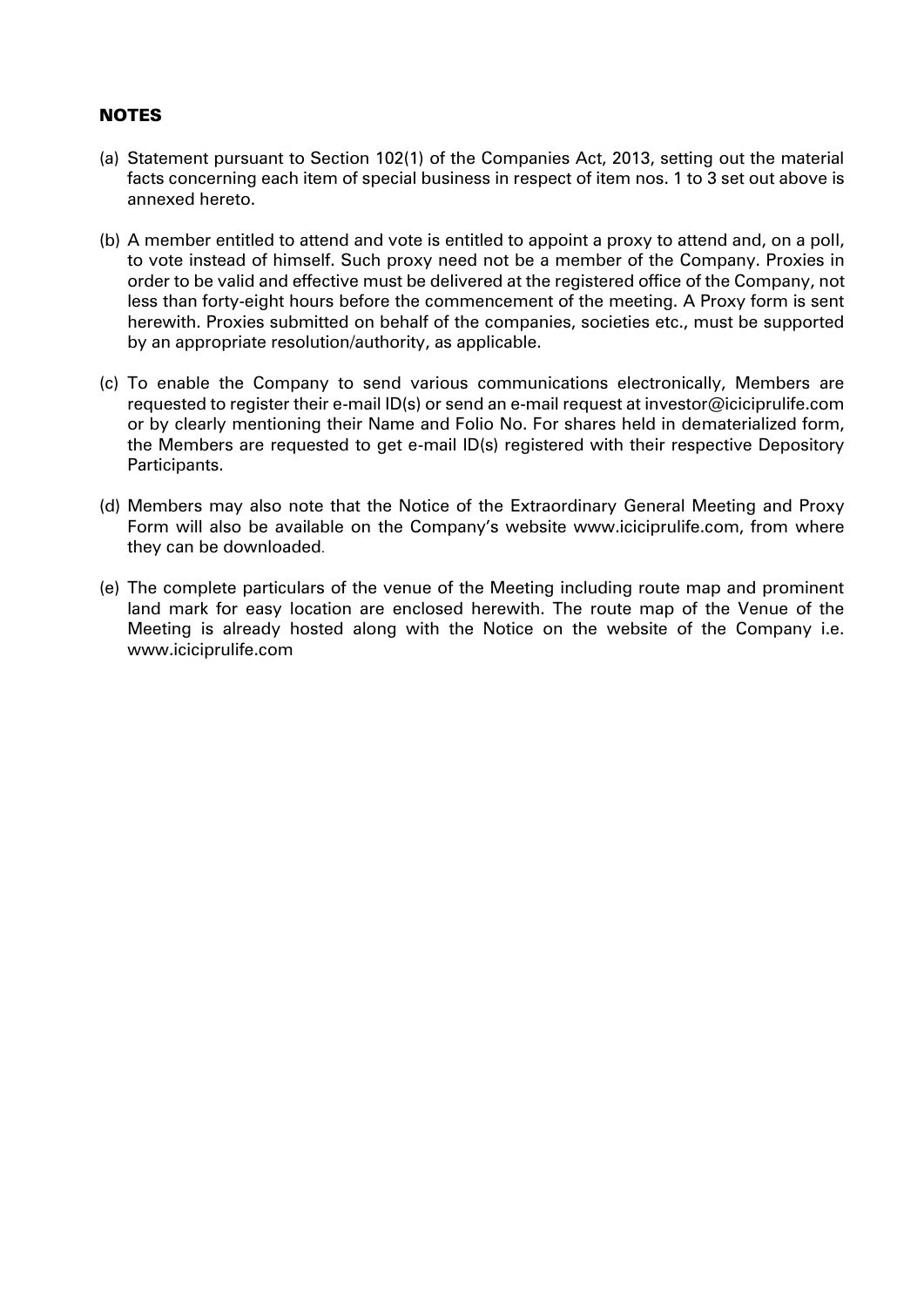# Statement pursuant to Section 102(1) of the Companies Act, 2013, setting out the material facts concerning each item of special business

# Item Nos. 1 to 3

The Board of Directors at their Meeting held on December 16, 2015 have subject to approval of IRDAI and shareholders, proposed special grant of stock options of ICICI Bank Limited duly approved by ICICI Bank at their Board Meeting held on September 16, 2015. The ICICI Group is widely-recognized for its senior & middle management leadership talent, has decided to grant these special options in light of the evolving competitive and regulatory landscape in the financial sector in India. These developments have resulted into heightened attempts by new players to attract talent from established organizations like ICICI Group.

It was therefore important to take steps to retain key talent within ICICI Group. Hence, it is proposed to make a special grant of ICICI Bank stock options to select employees in leadership levels. This would serve the objectives of retaining key talent, aligning employees to shareholder interests and enabling their participation in the ICICI group's long-term growth. Such grants encourage prudent and sustainable execution of strategy with a long term focus.

These options are granted in accordance with ICICI Bank's Employee Stock Option Scheme ("Scheme") and certain key features of the Scheme are highlighted in this statement. The retention options will have a more stringent lock-in period of 30 months from the date of grant with 50% of the options vesting on April 30, 2018 and the remaining 50% vesting on April 30, 2019. If the participant's employment terminates due to resignation or retirement (including pursuant to any early/voluntary retirement scheme), the whole of the unvested Options shall lapse. The other terms and conditions of employment including compensation approved by the shareholders at their meeting held on June 25, 2015 remain unchanged.

The approval of Members is therefore, sought for special grant of stock options to Mr. Sandeep Bakhshi, Mr. Puneet Nanda and Mr. Sandeep Batra subject to the approval of Insurance Regulatory & Development Authority of India (IRDAI) and other applicable provisions, if any.

Mr. Sandeep Bakhshi, Mr. Sandeep Batra and Mr. Puneet Nanda are interested in the resolution to the extent of their appointment and shareholding in the Company. None of the relatives of Mr. Sandeep Bakhshi, Mr. Sandeep Batra and Mr. Puneet Nanda are holding any equity shares of the Company. None of the other Directors of the Company and their relatives and Key Managerial Personnel of the Company and their relatives is in any way concerned or interested in the resolution.

Your Directors recommend the resolution for your approval.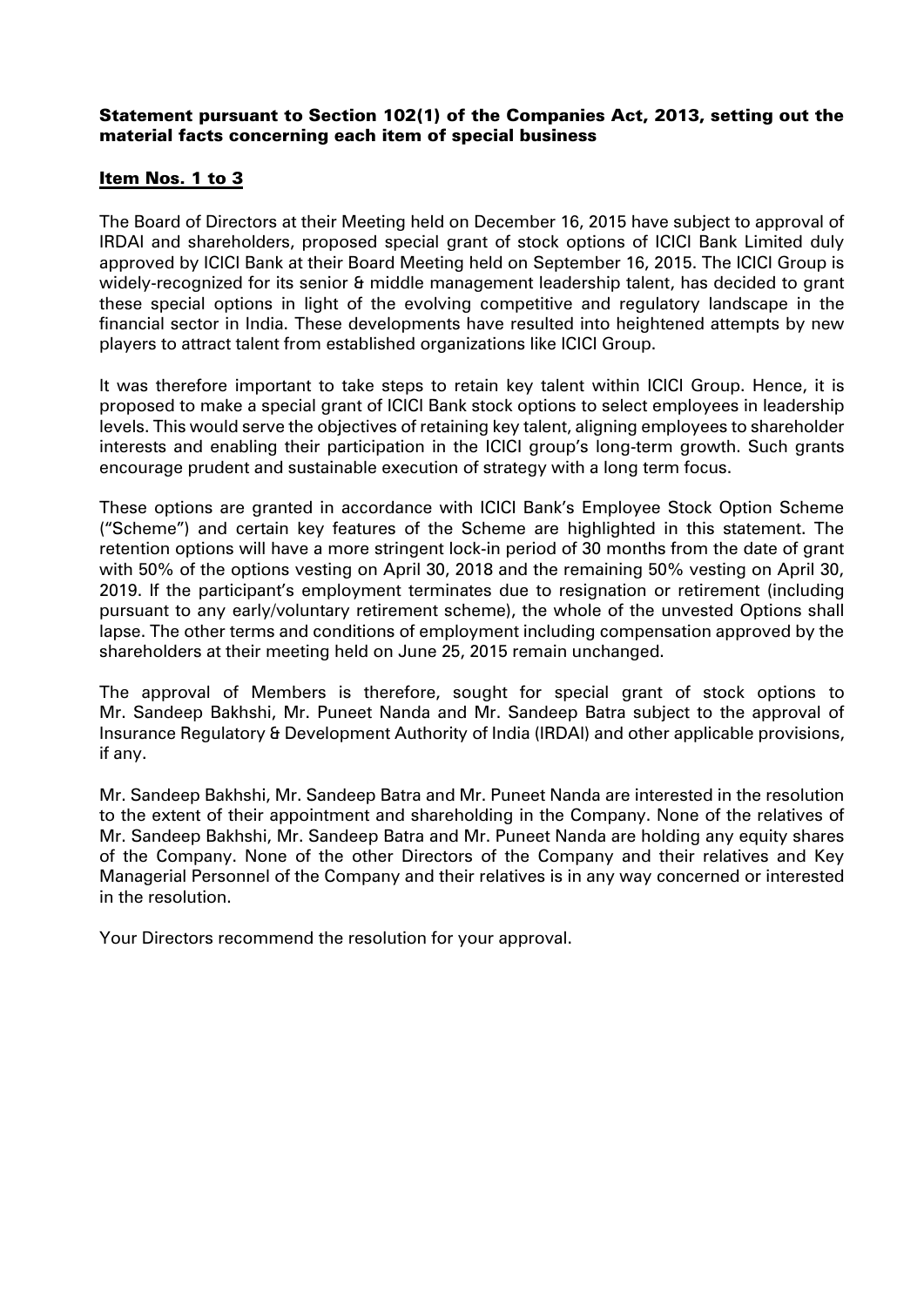# Details of Directors as per Secretarial Standard – 2

| <b>Name of</b><br><b>Director</b>                                          | <b>Mr. Sandeep</b><br><b>Bakhshi</b>   | <b>Mr. Puneet Nanda</b>         | <b>Mr. Sandeep Batra</b>               |
|----------------------------------------------------------------------------|----------------------------------------|---------------------------------|----------------------------------------|
| Date of Birth                                                              | May 28, 1960, 55 years                 | February<br>5,<br>46 Years      | 1969, Uanuary 14, 1966,<br>49<br>Years |
| Nationality                                                                | Indian                                 | Indian                          | Indian                                 |
| of<br>Date<br>first  <br>appointment                                       | August 1, 2010                         | August 1, 2010                  | January 1, 2014                        |
| Date<br>of<br>appointment/re-<br>appointment                               | June 25, 2015                          | June 25, 2015                   | January 1, 2014                        |
| Remuneration last<br>drawn                                                 | 53,014,781                             | 35,456,713                      | 34,560,534                             |
| Shareholding<br>in<br>the Company                                          | <b>NIL</b>                             | 247,500 Equity<br><b>Shares</b> | <b>NIL</b>                             |
| Qualifications                                                             | B.E.(Mech), PGDM-<br>XLRI - Jamshedpur | BE, PGDM (IIM,<br>Lucknow)      | B.Com, F.C.A., A.C.S.                  |
| of<br><b>Board</b><br>No.<br>meetings attended<br>during the year          | 4/5                                    | 4/5                             | 4/5                                    |
| Relationships with<br>Directors,<br>other<br>Manager & other<br><b>KMP</b> | <b>NIL</b>                             | <b>NIL</b>                      | <b>NIL</b>                             |
| Experience                                                                 | As mentioned in the profile below.     |                                 |                                        |
| Directorship<br>in other companies                                         | held As mentioned below                |                                 |                                        |
| Chairmanships/<br>of<br>Memberships<br>Committees<br>in<br>other companies | As mentioned below                     |                                 |                                        |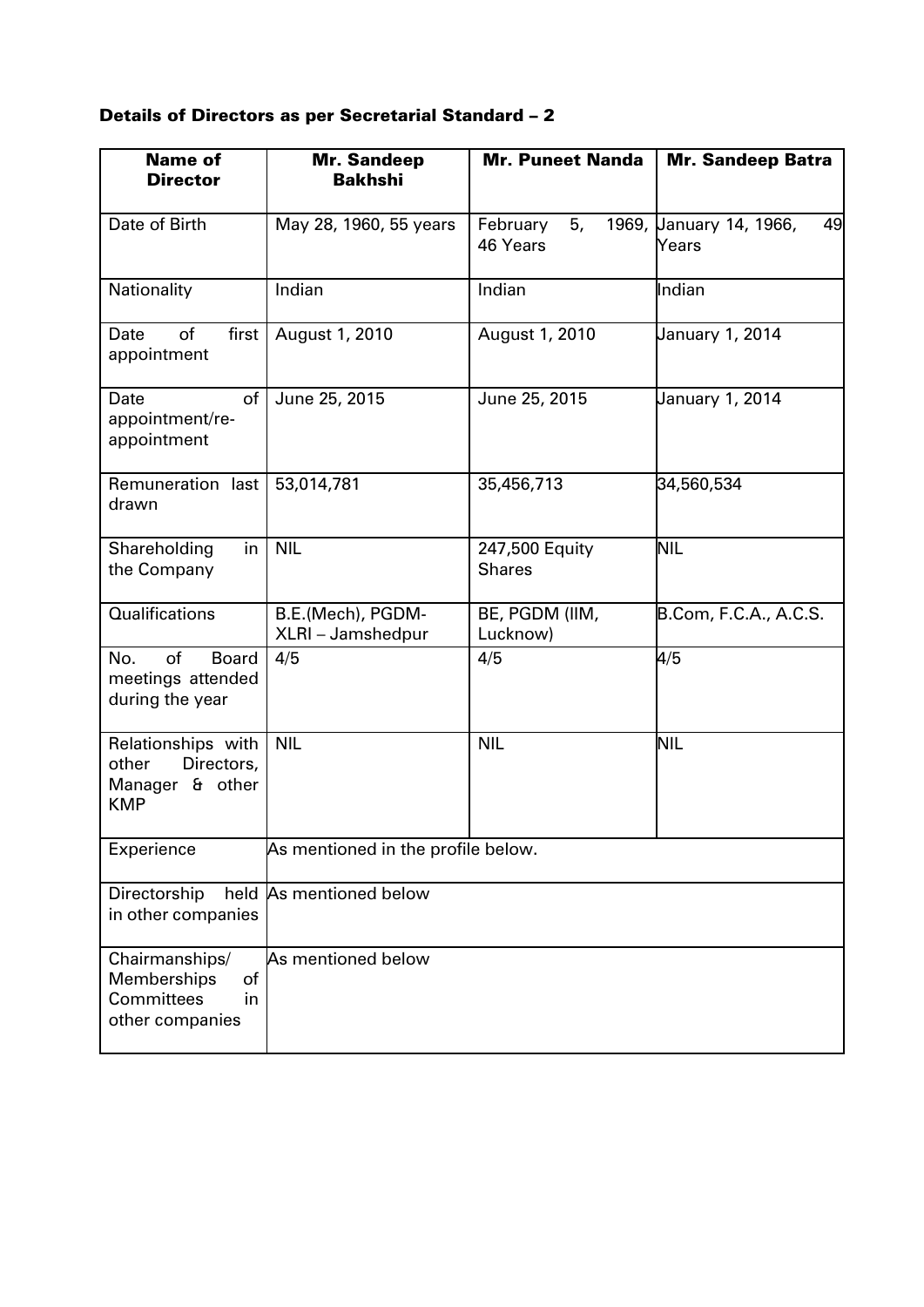# Sandeep Bakhshi

Profile:

Mr. Sandeep Bakhshi joined ICICI Group in 1986 in the project financing group of ICICI Bank, Corporate banking.

In April 2002, he joined as the Managing Director & CEO of ICICI Lombard General Insurance Company Limited, a 74:26 joint venture of ICICI Bank and Fairfax Group.

In May 2009, he was appointed as the Deputy Managing Director of the ICICI Bank, where he was responsible for Wholesale Banking and SME.

He had joined the Company effective August 1, 2010

Mr. Sandeep Bakhshi is an engineer from Punjab Engineering College, Chandigarh and holds a post-graduate degree in management from Xavier Labour Relations Institute, Jamshedpur

Directorship held in other companies\*:

| SI.<br>No. | <b>Names of the Companies</b>                                              | Nature<br>interest<br>of<br>or<br>concern              |
|------------|----------------------------------------------------------------------------|--------------------------------------------------------|
|            | <b>ICICI Prudential Pension Funds Management</b><br><b>Company Limited</b> | Chairman                                               |
| 2.         | <b>FINO PayTech Limited</b>                                                | Non-executive Chairman,<br><b>Independent Director</b> |
| 3.         | <b>ICICI Foundation for Inclusive Growth</b>                               | Trustee                                                |

## Puneet Nanda

Profile:

Mr. Puneet Nanda is 'Executive Director- Business' on the Board of ICICI Prudential Life Insurance Company Limited.

He has been with the company since inception and consequently has been a part of the life insurance sector ever since it opened up in 2000-01.

He started by heading Investment function of the Company and had taken on number of additional responsibilities over time. He currently heads the sales and distribution function, and in addition, he is responsible for Brand & Marketing, Customer Service & Operations, Ecommerce, Digitization and Information Technology.

Prior to this, as Executive Director – Corporate Centre, he was responsible for the functions of Investments, Finance & Accounts, Taxation, Business Intelligence & Strategy, Internal Audit & Compliance, Legal & Secretarial, Operational Risk, Product Management, Central Operations & Technology, Regulatory Affairs and Corporate Communications.

Mr. Puneet Nanda was appointed as the Executive Director on the Board of ICICI Prudential Life Insurance Company Limited on August 1, 2010.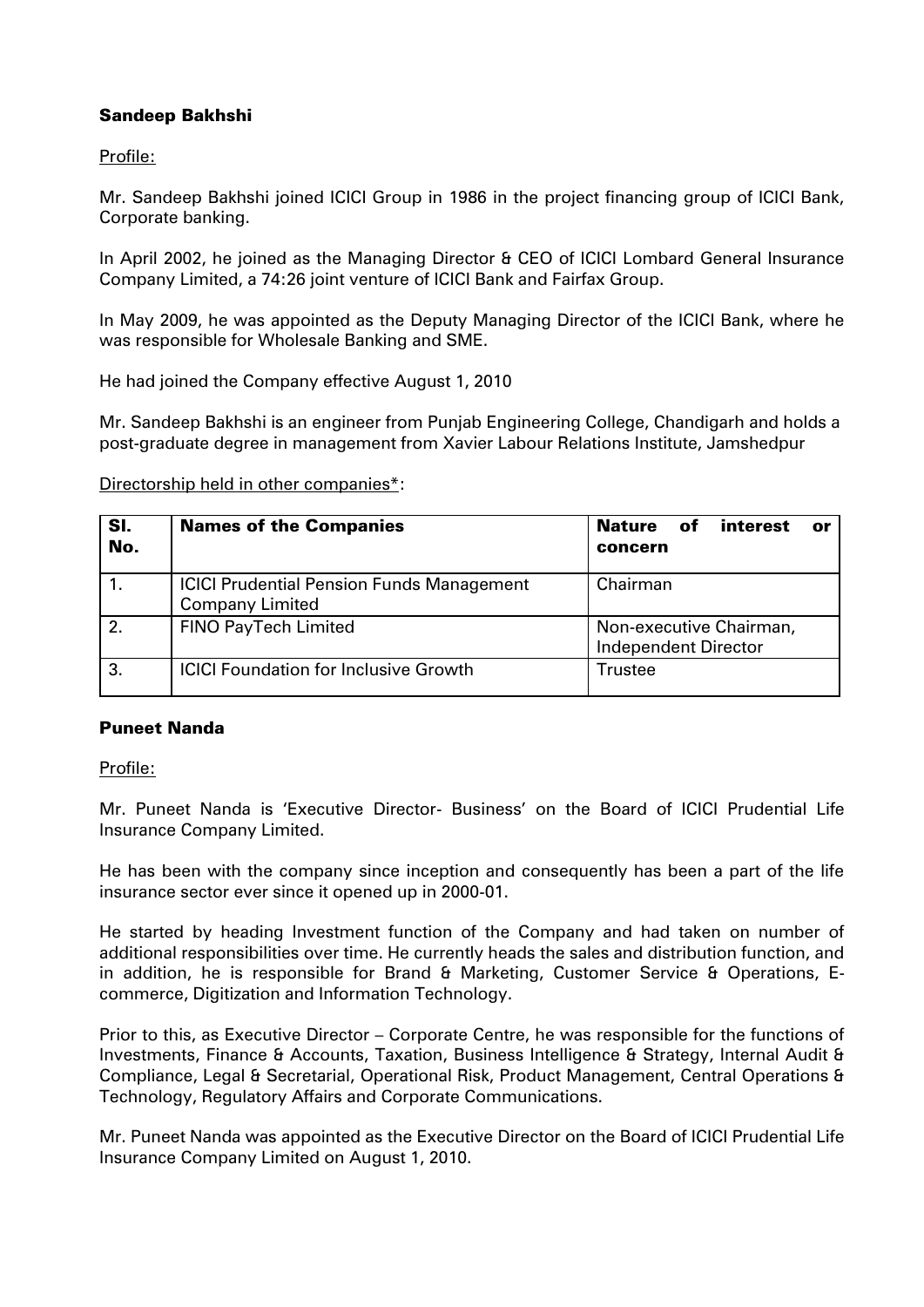His experience spans more than two decades in financial services having worked in ICICI Securities, a leading investment Bank at J.P. Morgan, one of the largest global financial services company prior joining ICICI Prudential Life Insurance Company Ltd.

Mr. Puneet Nanda is an engineer by qualification and has also completed his Post Graduate Diploma in Management (MBA) from Indian Institute of Management, Lucknow.

Directorship held in other companies\*:

| SI. No. | <b>Names of the Companies</b>                                              | <b>Nature of interest or</b><br>concern |
|---------|----------------------------------------------------------------------------|-----------------------------------------|
|         | <b>ICICI Prudential Pension Funds Management</b><br><b>Company Limited</b> | <b>Director</b>                         |

# Sandeep Batra

Profile:

Mr. Sandeep Batra is an Executive Director - Corporate Center of ICICI Prudential Life Insurance Company Limited w.e.f January 1, 2014. He also serves as a non-executive Director on the Board of ICICI Prudential Trust Ltd and ICICI Prudential Pension Funds Management Company Limited.

Mr. Sandeep Batra has been with the ICICI group since 2000 and was the Group Compliance Officer & Company Secretary of ICICI Bank from November 2006 till December 2013. He was responsible for Regulatory compliance for the ICICI Group including its banking and non-banking subsidiaries and overseas offices. He was also responsible for Internal Controls over Financial Reporting (SOX) and the Payroll administration unit.

Prior to moving to ICICI Bank, he was the Executive Vice President and Chief Financial Officer of ICICI Prudential Life Insurance Company Limited from its inception in 2000 to 2006.

Prior to joining ICICI Group, Mr. Batra was a Financial Controller with Citicorp Maruti Finance Ltd, a retail finance arm of Citigroup  $(-5$  years)

Prior to working with Citigroup he worked with Shriram Pistons and Rings Ltd ( $\sim$  5 years) and Purolator India Ltd  $(-2 \text{ years})$ 

Directorship held in other companies\*:

|    | SI. No.   Names of the Companies                                                                | <b>Nature of interest or</b><br>concern |
|----|-------------------------------------------------------------------------------------------------|-----------------------------------------|
|    | <b>ICICI Prudential Pension Funds Management</b><br><b>Company Limited</b>                      | <b>Director</b>                         |
| 2. | <b>ICICI Prudential Trust Limited</b>                                                           | <b>Director</b>                         |
| 3. | <b>Cheryl Advisory Private Limited</b>                                                          | <b>Director</b>                         |
| 4. | <b>ICICI Prudential Life Insurance Company Limited</b><br><b>Employees Provident Fund Trust</b> | Trustee                                 |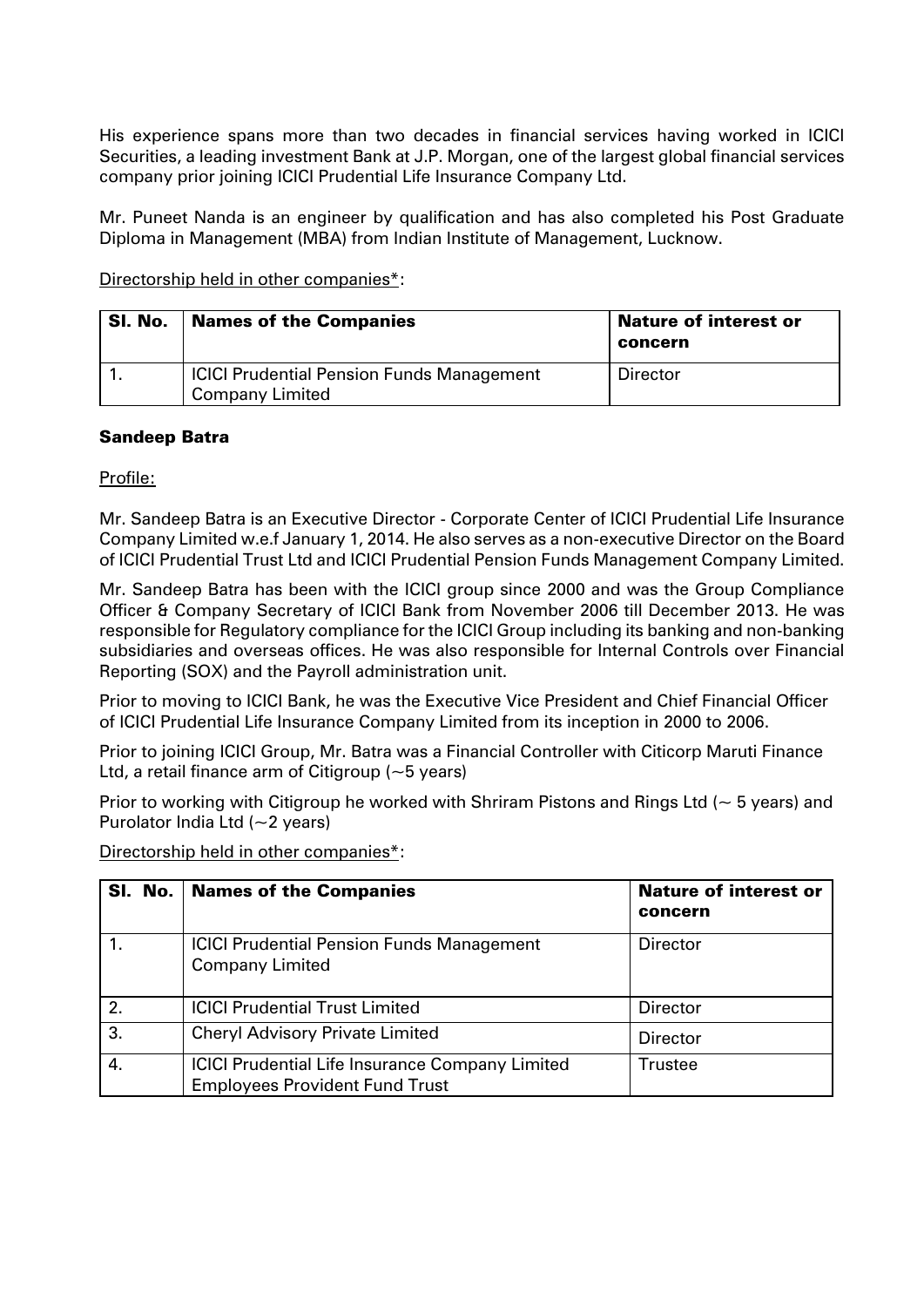Chairmanships/ Memberships of Committees in other companies\*:

| Sr.<br>No. | <b>Names of the Company</b>       | <b>Name of the Committee</b>                                                | <b>Chairman/</b><br><b>Member</b> |
|------------|-----------------------------------|-----------------------------------------------------------------------------|-----------------------------------|
|            | <b>Management Company Limited</b> | ICICI Prudential Pension Funds   Board Risk Management & Audit<br>Committee | Member                            |
|            |                                   | <b>Board Nomination &amp; Remuneration</b><br>Committees                    |                                   |

\*For purpose of considering the Committee Membership and chairmanships for a Director, the Audit Committee and the Shareholders' Grievance Committee of public limited Committees alone have been considered.

The details of "Directorships held in other companies" and "Chairmanships/Memberships of committees in other companies" are as on January 4, 2016.

By Order of the Board

Mumbai January 5, 2016  Vyoma Manek Company Secretary ACS 20384

Registered Office: 1089, Appasaheb Marathe Marg Prabhadevi, Mumbai - 400 025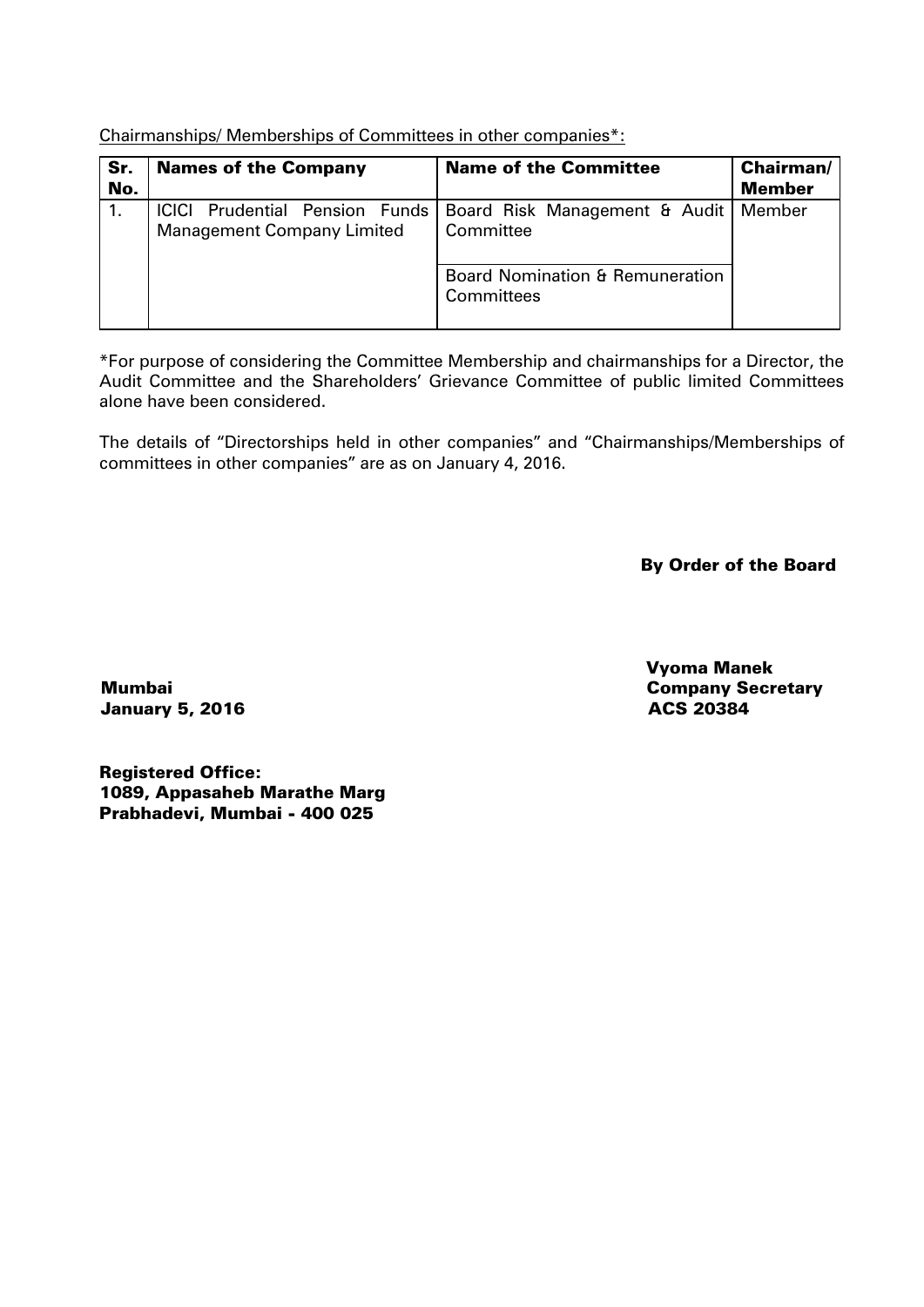

# ROAD MAP for venue of the Extraordinary General Meeting of ICICI Prudential Life Insurance Company Limited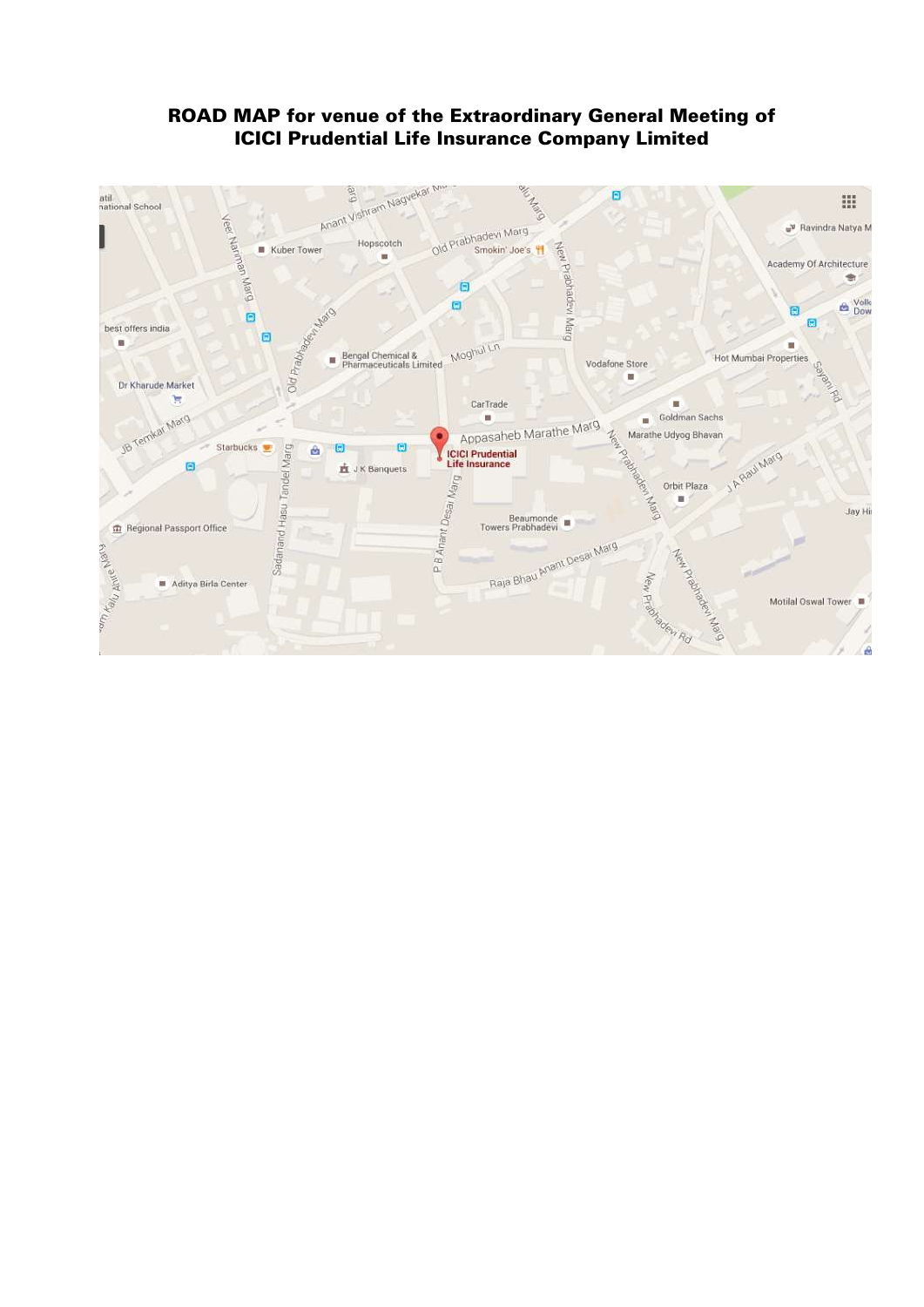#### PROXY FORM

#### ICICI PRUDENTIAL LIFE INSURANCE COMPANY LIMITED

Regd. Office: ICICI PruLife Towers, 1089, Appasaheb Marathe Marg Prabhadevi, Mumbai - 400 025, India; Tel.:4039 1600; CIN U66010MH2000PLC127837; Website:<www.iciciprulife.com>

Name of the member(s):

Registered address:

E-mail Id:

Folio / DP ID-Client ID No.

I/we, being the member(s) of ……………… shares of the above named company, hereby appoint:

- (1) Name:……………………………………………. Address:…………………………………........... E-mail id:……………………………………Signature…………………………..or failing him;
- (2) Name:……………………………………………. Address:…………………………………............ E-mail id:……………………………………Signature…………………………..or failing him;
- (3) Name:…………………………………………….Address:…………………………………............ E-mail id:……………………………………Signature…………………………..or failing him;

as my/our proxy to attend and vote (on a poll) for me/us and on my/our behalf at the Extraordinary General Meeting of the Company, to be held on January 18, 2016 at 1:00 p.m. at the Registered Office, ICICI PruLife Towers, 1089, Appasaheb Marathe Marg, Prabhadevi, Mumbai - 400 025 and at any adjournment thereof in respect of such resolutions as are indicated below:

| Resolution              | Matter of Resolution                                                        |  |
|-------------------------|-----------------------------------------------------------------------------|--|
| No.                     |                                                                             |  |
| <b>Special Business</b> |                                                                             |  |
|                         | Special grant of stock options of ICICI Bank Limited to Mr. Sandeep Bakhshi |  |
| -2.                     | Special grant of stock options of ICICI Bank Limited to Mr. Puneet Nanda    |  |
| -3.                     | Special grant of stock options of ICICI Bank Limited to Mr. Sandeep Batra   |  |

Signed this day of  $2016$ 

**Signature** on Revenue Stamp

Signature of the Shareholder:

Signature of the Proxy holder(s):

Note: This form of proxy in order to be effective should be duly completed and deposited at the Registered Office of the Company, not less than 48 hours before the commencement of the Meeting.